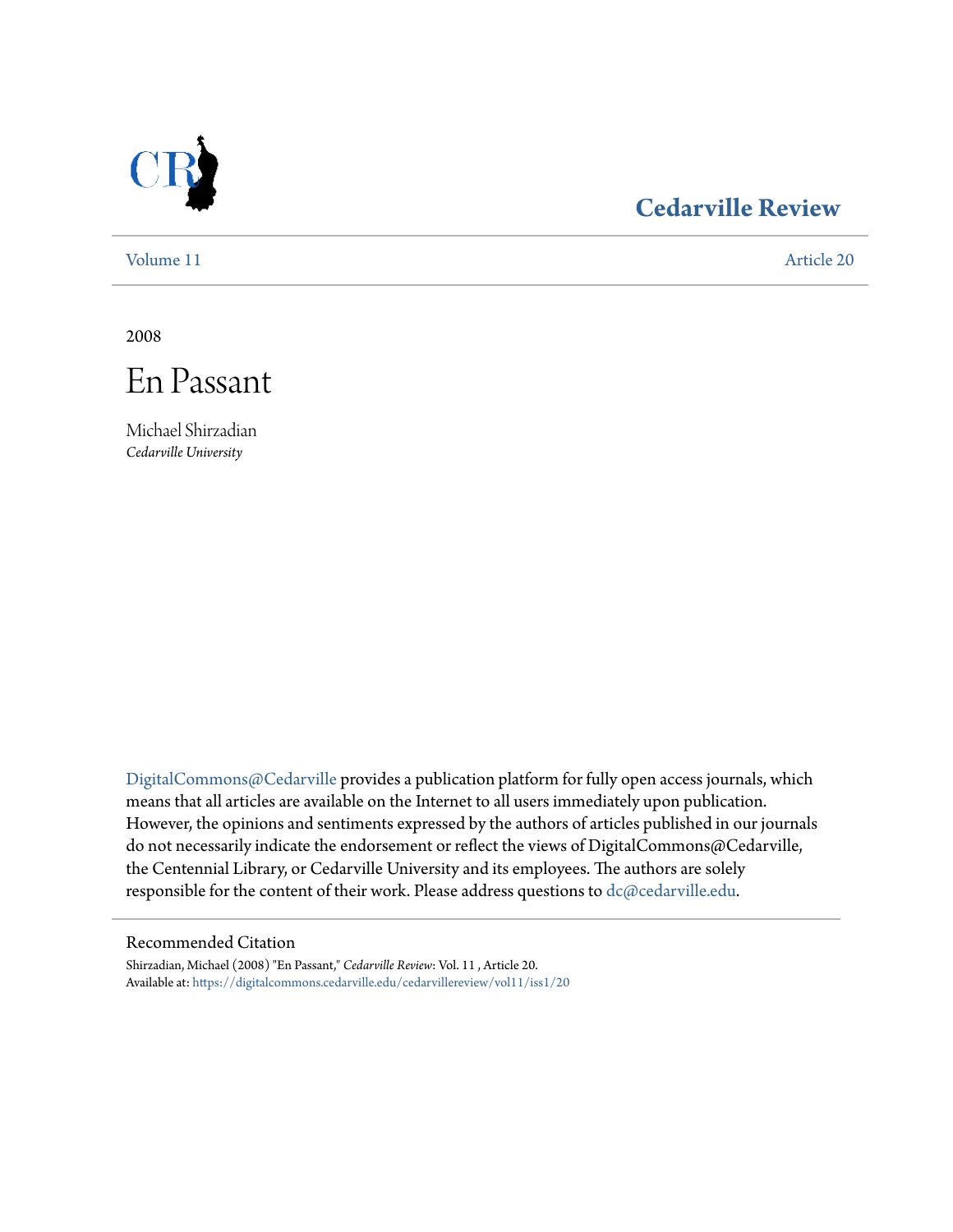# En Passant

Browse the contents of [this issue](https://digitalcommons.cedarville.edu/cedarvillereview/vol11/iss1) of *Cedarville Review*.

### **Keywords**

Prose

# **Creative Commons License**

This work is licensed under a [Creative Commons Attribution-Noncommercial-No Derivative Works 4.0](http://creativecommons.org/licenses/by-nc-nd/4.0/) [License.](http://creativecommons.org/licenses/by-nc-nd/4.0/)

Follow this and additional works at: [https://digitalcommons.cedarville.edu/cedarvillereview](https://digitalcommons.cedarville.edu/cedarvillereview?utm_source=digitalcommons.cedarville.edu%2Fcedarvillereview%2Fvol11%2Fiss1%2F20&utm_medium=PDF&utm_campaign=PDFCoverPages)



Part of the <u>[Creative Writing Commons](http://network.bepress.com/hgg/discipline/574?utm_source=digitalcommons.cedarville.edu%2Fcedarvillereview%2Fvol11%2Fiss1%2F20&utm_medium=PDF&utm_campaign=PDFCoverPages)</u>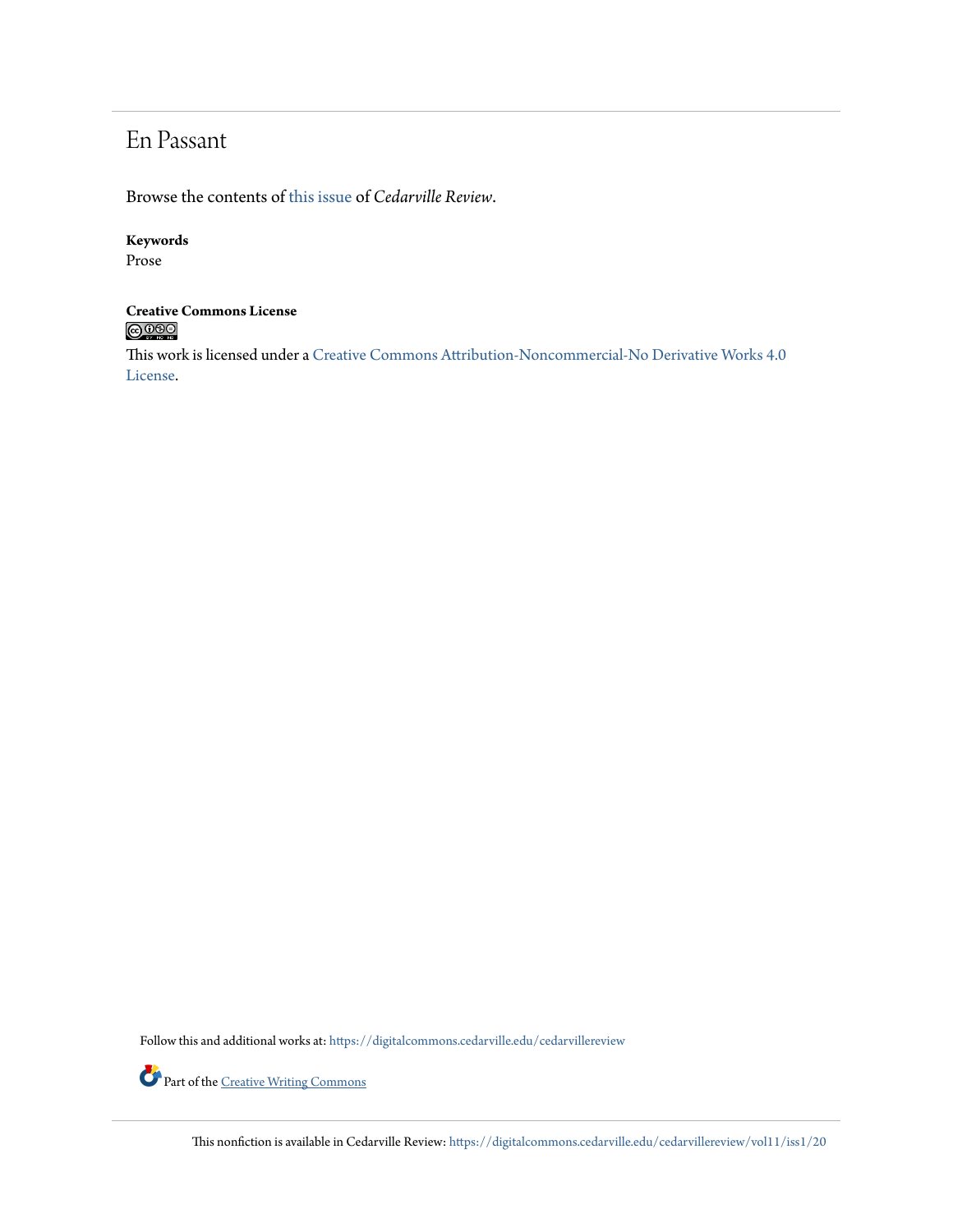## MICHAEL SHIRZADIAN

#### *en passant*

"I am the old artillerist. I tell of my fort's bombardment. I am there again..."

Walt Whitman, *Song of Myself* 

Mary Queen of Scots hid a dog under her dress on the morning of February 8, 1S87. After paying the executioner for precision, Mary climbed the steps of the scaffold and laid her head upon the wooden block. It took three blows. Moments after her eyes stopped seeing, the small dog sprinted out from under her dress and was lost in the city. The people cheered.

While covering the Second World War, my 11th-grade history teacher showed the class a particularly brutal scene from a particularly brutal war movie. I had seen the clip before, so, instead of the film, I watched the class. They chuckled at the dying soldiers. Laughed when one man caught fire. Mocked a maimed man as he searched hopelessly for his missing arm.

Why, I wondered, did we find such brutality so humorous? Perhaps because the battle is so distant. Perhaps because the scene is overdone. The most persuasive explanation, I concluded, stems from a desire to control. The scene put brutality on a DVD, subjecting it to theatrical criticism. I may not have experience in battle, but I have experience at the movie theatre. And if I choose to make these environments the same, then they are the same.

That's why I started playing chess. Control. I was six when I watched, one Thanksgiving morning, as my father and uncle did combat on a chessboard. They moved marble pieces as they slapped an old wooden clock, exchanging time and soldiers. Bishop to A2. Queen to H7. Knight to CS. Pawn captures CS.

I attended my first tournament at age 16. I remember sitting before a checkered battleground, fiddling with the clock and waiting

*30* **PROSE**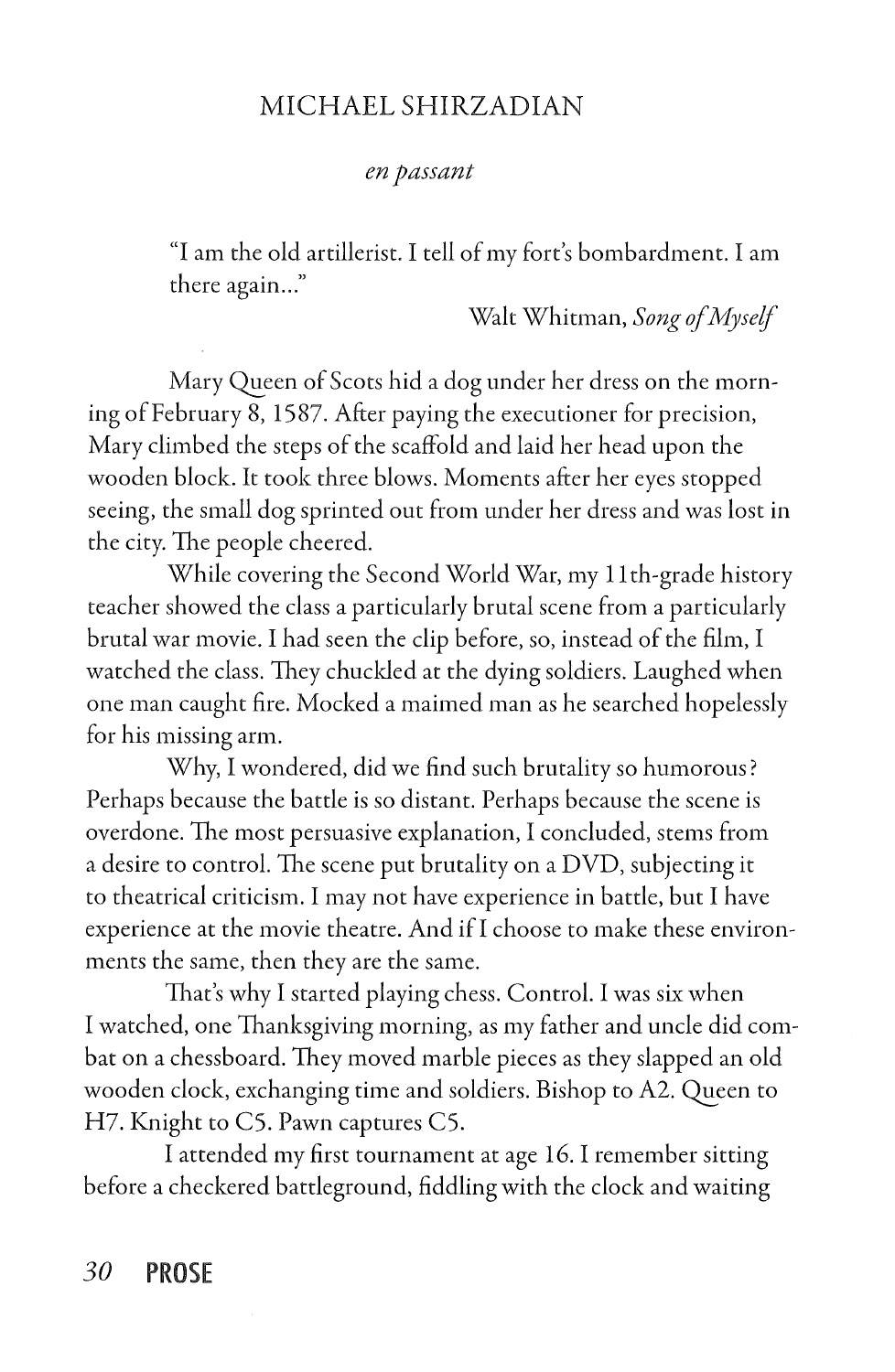for my opponent. Twenty-nine minutes apiece, I thought, pulling the old clock to my face to check for precision. One of us would prove superior in under an hour. Mr. Rose, my coach, assured me that I could beat him, but I wasn't listening. I couldn't listen. I could only watch the games unfolding around me. I listened as the mass of chess players pounded their boards, their pieces, their clocks. The black kid runs double fianchetto. Watch for rook snag from G2. Queenside castle would be the best defense, but break the pawn structure to avoid an unexpected checkmate. Do these kids play en passant? Mate in three. In two. My opponent had arrived.

Charles walked among the hackberry trees before his execution. Two hours past noon, English guards escorted the iconoclast from St. James Park to London's city square. Hundreds of Englishmen waited eagerly. After muttering a short prayer, a masked executioner placed the fallen king's head on the wooden block, raised his axe, and let fall the metal upon a frail neck. It took one blow. Spectators paid to dip their handkerchiefs in Charles' blood. A handkerchief stained with the blood of a king, after all, would cure the most potent disease.

Every game starts the same: White pawn to E4. Black pawn to E5. Kingside knight to C3. Queenside bishop to E4. Some say it's a game of strategy, and, of course, it certainly is. But it's far more than strategy. It's a game of war. Of brutality. A game of domination. Of superiority. The true chess player does everything in her power to defeat her enemy, no matter the brutality. Chess is dictated by greed, selfishness, lust. It's a game of control. We play to dip our handkerchiefs in another's blood. It is, more than anything else, a game of life.

The clocked ticked. My opponent sat across the battleground, smiling, waiting. I scanned the board, searching for some lost combination of moves to save my queen. Ifl pressure his king, perhaps I can work the board into a more advantageous position. Seven moves, at least. The dock kept ticking. He won't take the bait. He'll see it. He's far too good. Would he accept a draw? *Is* it okay to draw? Why should I play chess if I'm just going to offer a draw? The clock ticked.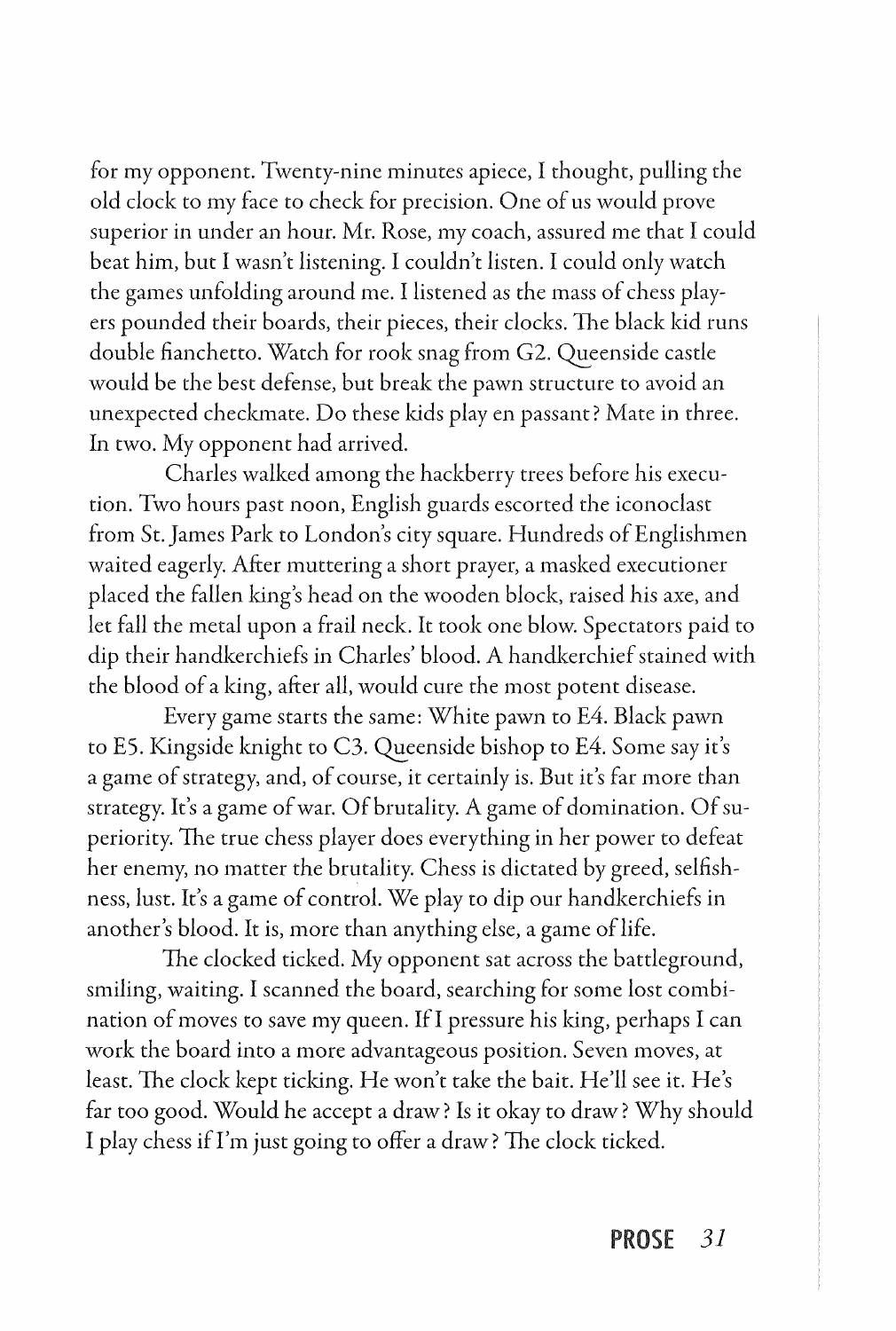My uncle beat the clock more fervently that Thanksgiving morning. He and my father were slapping every few seconds. Move. Slap. Move. Slap. Their pulse kept time. Father smiled as he advanced a pawn. Uncle smiled back, moving his black-squared bishop out from the periphery and slapping the old clock yet again. Father hesitated, smiled slightly, and threw his rook back to row eight. He knew it didn't matter. Uncle promoted the pawn, a pawn protected by his blacksquared bishop, and slapped back. The pulsing stopped a moment later. "Shah Mar:' said my uncle in Farsi, his native tongue. The king is dead. Checkmate.

"Would you teach me?" I asked. He smiled and reset the board.

Chatrang is the Persian word for chess. Literally translated, the word means Army of four divisions. Historically, chess has always been linked with violence. In CE 1061, Saint Peter Damian denounced the bishop of Florence for playing chess. It was an evil game, he said, and a clergyman had no business playing it. In CE 1254, Louis IX of France banned the game on account of its barbarity. And of course the game gained popularity.

I couldn't outplay my opponent. He was thinking at least eight moves ahead. He killed the queen and went to work on my pawn structure. He enjoyed ripping it apart.

Marie Antoinette married Louis XVI, the king of France, at age 15. History tells how she lived classily, ruled oppressively, and mocked the starving third class. The Jacobins tried Marie for sending money to Austria, plotting to kill the Due d'Orleans, arranging the massacre of the Swiss Guards in 1792, orchestrating orgies at Versailles, and, most egregious of all, masturbating her son, Louis Charles. The Jacobins forced young Louis Charles to testify against his mother.

Found guilty of all chargers, Frenchmen escorted their queen to the guillotine and placed her head under the sharpened blade. She was lost.

Most of chess is show. Who cares if you beat your opponent when no one watches it happen? This kid knew it, too. Check. Check. Check. He chased my king around the chessboard. He'd beat me any